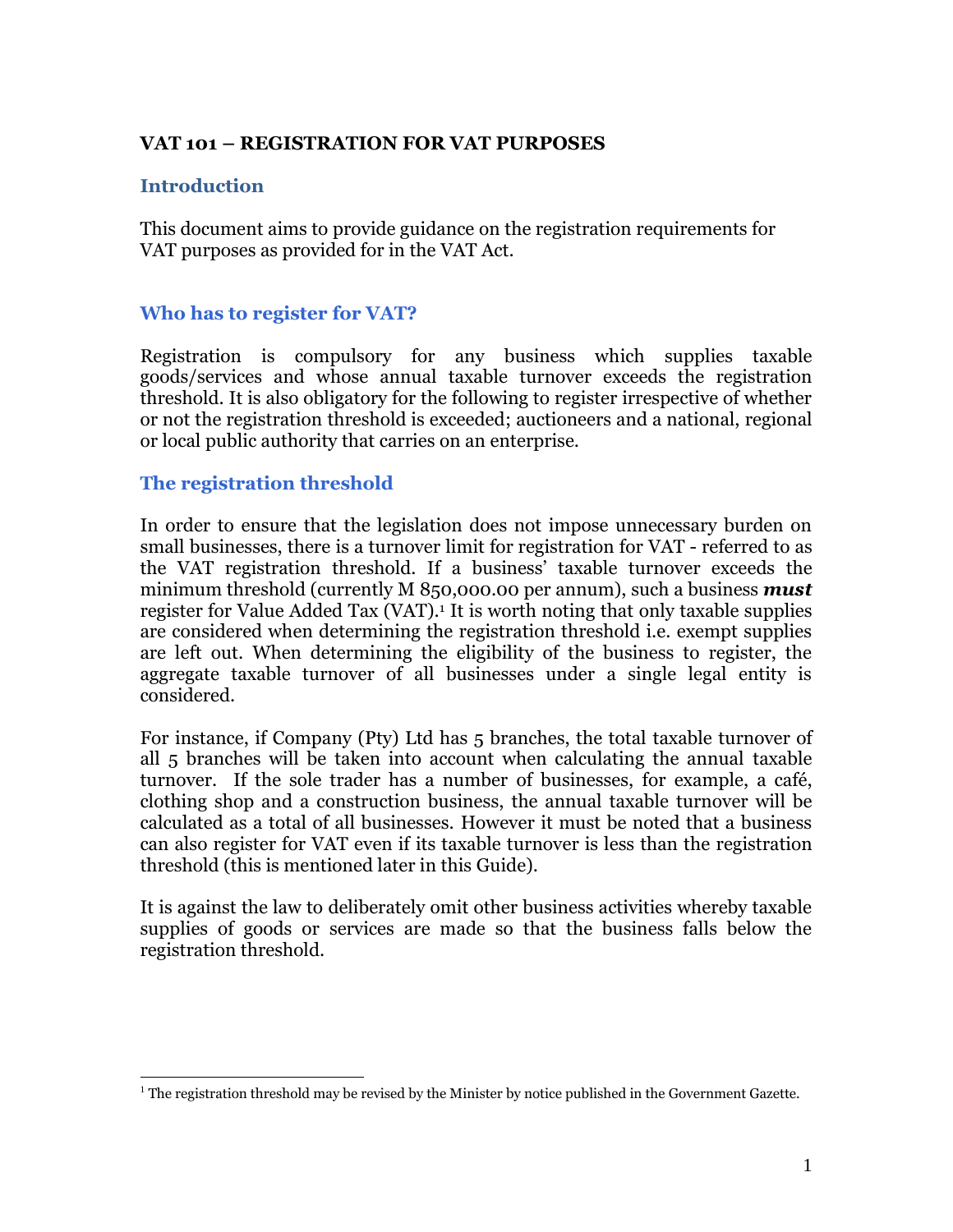#### **How do I work out whether I have to register?**

The sales of all taxable goods and services for a business entity from the commencement date are added together to come up with the monthly sales.<sup>2</sup> The computation herein will consider both sales of taxable goods and or services made in and outside Lesotho including those that are made for free in the normal course of the business. For example, taxable benefits provided to an employee or a relative etc including goods taken for own or family's use.

Normally, the business is required to consider the value of the taxable supplies made within the past 12 months. However, if at any point in a 12 month period it is discovered that the business's sales of taxable supplies exceed the registration threshold, or will exceed the threshold by the end of 12 months; such a business must notify the Commissioner immediately and apply for registration.

For example, if the business commences in February 2013 and makes taxable supplies amounting to M867, 050.00 during the period to the 31 July 2013, it becomes eligible to register within 14 days into the month of 14 August 2013.

### **Can I register if my turnover is below the registration threshold?**

Where a business turnover is below the registration threshold, such a business may nonetheless apply for voluntary registration. The application for voluntary registration must be made to the Commissioner Domestic Taxes who has the discretion to accept or reject such a request on the basis of the merits of the case.

The commissioner also has discretionary powers to register a person in a case where there are reasonable grounds to believe that a business is required to register but failed to do so. For instance, a business has won a tender valued at M12 million in which it has a one year contract to construct a hospital.

### **Can I register before I make taxable supplies?**

A business may apply for registration at the beginning of any twelve months before making taxable supplies provided there are reasonable grounds to believe that the business will be making taxable in that twelve month period and a registration threshold is going to be exceeded. The application for registration in this case must contain proof that the business will be making taxable supplies in the period specified. Proof may include:

- Details of the business arrangements made;
- Copies of business contracts;

<sup>&</sup>lt;sup>2</sup> It must be noted that exempt supplies are not considered in calculating the turnover of the business for VAT registration purposes.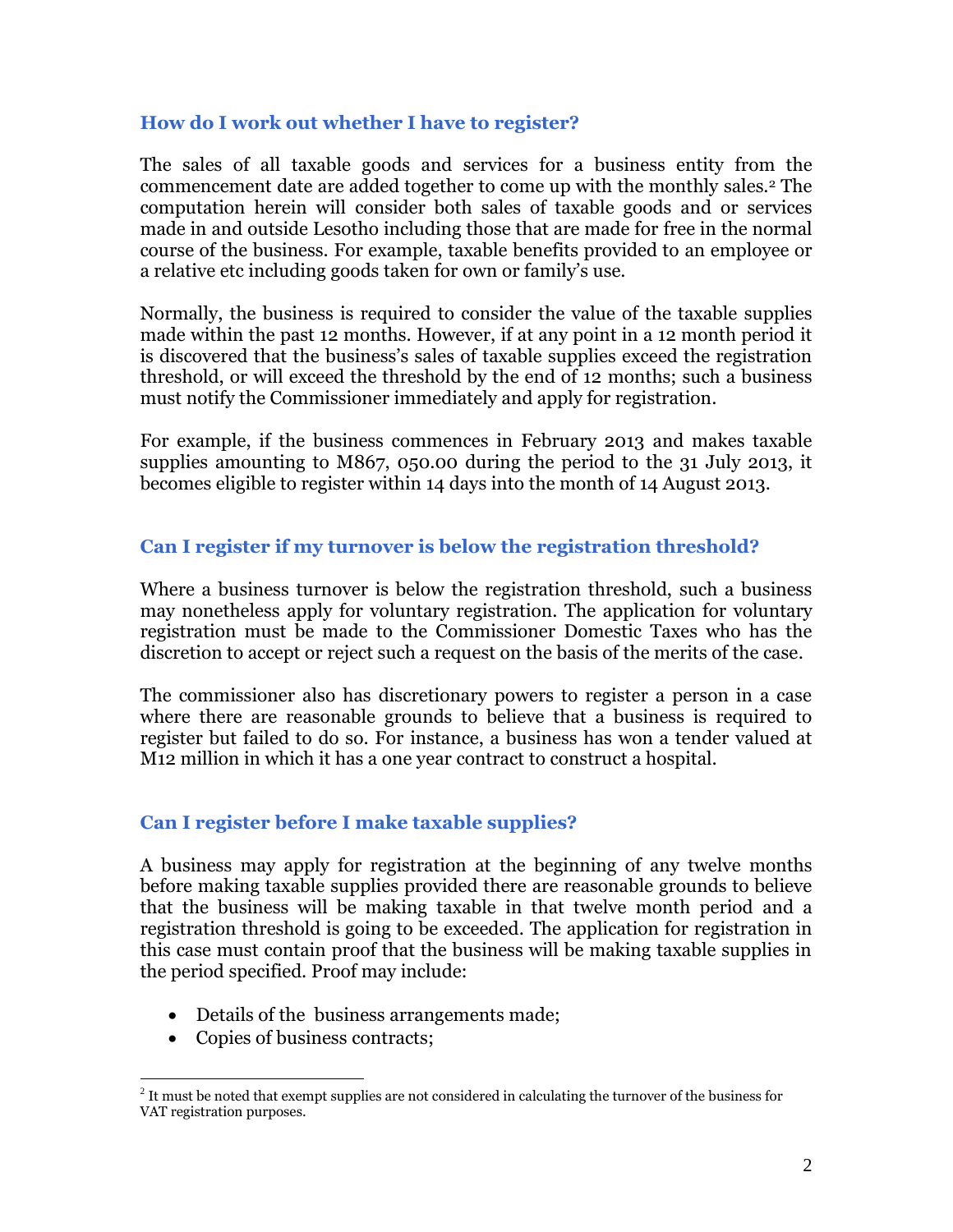Other details, which may include the evidence of procurement of supplies by the business.

## **What happens if I have taken over someone else's business?**

Where a business takes over another or merges with another business, it is important that the person acquiring the business carefully considers the former owner's taxable turnover and then the aggregate taxable turnover of the two businesses as businesses they are now under one entity. If the taxable turnover of the business that was acquired exceeds the registration threshold or the aggregate taxable turnover of the two businesses (the taxable turnover of the new business) exceeds the registration threshold, then the new business as merged or taken over must be registered for VAT.

Where the business taking over or merging is between the VAT registered businesses with the other is already registered for VAT, a VAT 5 form must be filled and submitted to the Authority. <sup>3</sup>

# **Do I get a registration certificate?**

 $\overline{a}$ 

When a vendor is registered for VAT purposes, such a vendor will be issued with a Value Added Tax Registration Certificate. The certificate will indicate among others, the vendor's VAT registration number, the Taxpayers Identification Number (TIN) and the effective date of registration. The Vendor is required to display the certificate at the business premises at a prominent position so that the customers and visiting tax officials are able to see it.

### **I should have registered but I failed to do so. What is my position?**

As soon as the business' taxable turnover exceeds the registration threshold, the business is obliged to register for VAT. Should the vendor fail to register for VAT under the circumstances, the vendor becomes liable to pay the VAT on all the taxable supplies made from the time the vendor became eligible, regardless of whether or not the VAT was charged and collected. In addition, the Commissioner shall impose an additional tax for failure to register as required by law. This additional tax is charged at the rate of 200% of the unaccounted tax liability.

 $3$  The VAT 5 is the form used for any business expansion or changes to management of a VAT registered business